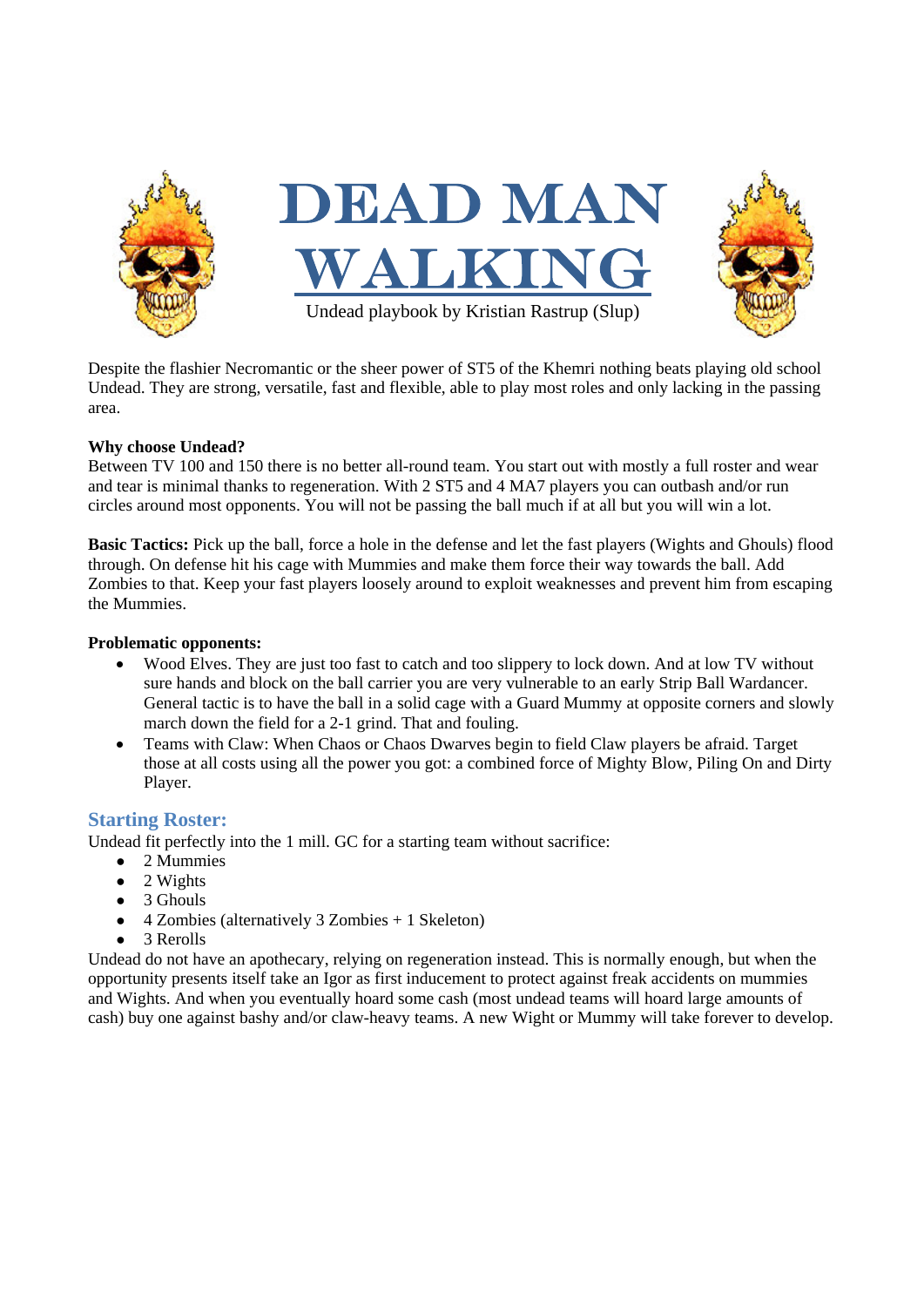# **Player positions:**



### **Mummies:**

These are the backbone of your team. ST5 and mighty blow without negatraits makes for a mighty force. And you even get two of these monsters.

#### *Skills:*

Regular: Guard, Stand Firm, Grab. Ignore Piling On, a Mummy is worth more standing. Anytables: BLOCK Stat increases: Take ST+, scrap AG+, choose block on double 5 and in most cases

guard or stand firm is more valuable than MA+ or AV+

*Tactics:* Always keep them close to the center, the action and each other. They work as a team each assisting each other. Assisting a ST5 you say? Yes because you want them to make 3d blocks all the time. This reduces turnovers and makes for more knockdowns. Unless you really need to do something special always start your turns with some mummy action 3d blocks and don't be afraid to reroll those 3d blocks if you don't knock the opponent down. Note: it is my experience that when a Mummy is lying on its back, the most sensible option is normally just to stand him back up and nothing else. Those Mummy GFI's are a sure way to a double 1.



### **Wights:**

Strikers and punishers, they hit and hit hard.

#### *Skills:*

Regular: Guard, Mighty Blow, Piling On, Frenzy, Tackle (or anything else aggressive)

Anytables: Dodge or Side Step unless you prefer something aggressive. Stats increases: Take all, I prefer MA+ over AV+, speed kills and the opponent usually targets your ghouls instead.

*Tactics:* When you need to hit something that leaves your player vulnerable choose a Wight. Until your Ghouls get Block this is your most stable blocker. Until a Wight gets Mighty Blow it will skill up very slowly so make them score a TD when the opportunity presents itself. They are perfectly able to do so.



#### **Ghouls:**

Swiss army knives. Doing anything the rest of the team is unable to do. On a Necromantic team these usually fade in comparison to the werewolves, but on an Undead team they truly shine.

### *Skills:*

Regular:  $3$  with Block  $+1$  with wrestle, after that see tactics Anytables: Guard Stat Increases: Take all, I prefer MA+ over AV+, speed kills.

# *Tactics:*

Key word: be flexible.

Your ghouls are at one time sackers, ball handlers, strikers, catchers and any other role that most teams have as a specific position. I usually make 4 different Ghouls. A sacker with wrestle and tackle, A ball carrier with block and sure hands, one with block, diving tackle and side step and a side line threat with block and frenzy. Adapt all this to anytables and stat increases. Your ghouls will hog SPP like there is no tomorrow so spread some love to the Wights. Accept the fact that Ghouls die and there is nothing you can do to prevent it. They are normally quite safe with ST3, block and dodge but they will die, taking all their SPP with them. Luckily you will have plenty of cash. A normal Undead team will have 4 ghouls in separate steps of development.